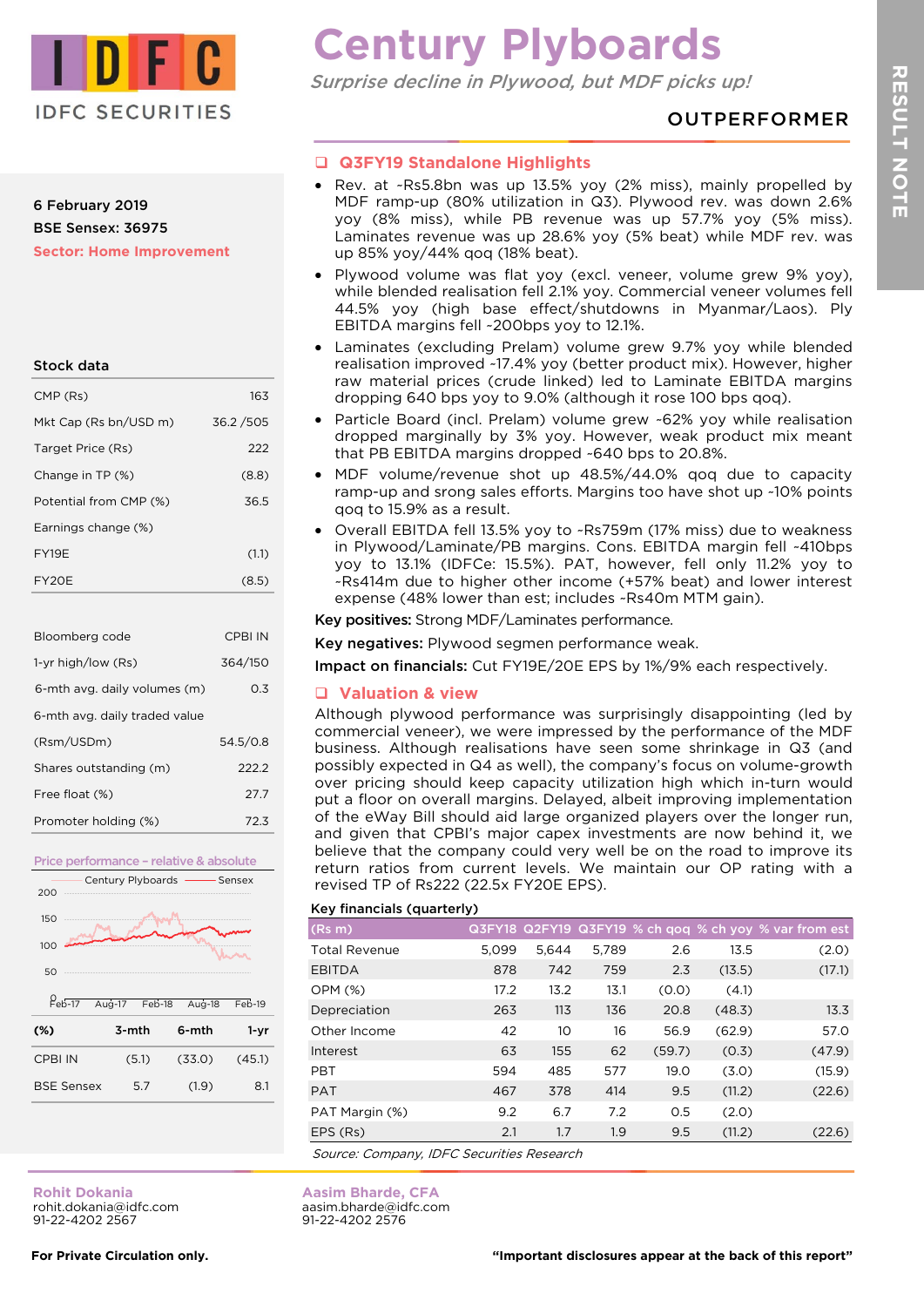## Exhibit 1: Quarterly results (standalone)

| (Rsm)                       | <b>Q2FY18</b> | <b>Q3FY18</b> | <b>Q4FY18</b> | <b>Q1FY19</b> | <b>Q2FY19</b> | <b>Q3FY19</b> | <b>Comments</b>                                                                          |
|-----------------------------|---------------|---------------|---------------|---------------|---------------|---------------|------------------------------------------------------------------------------------------|
| <b>Total Revenue</b>        | 4,746         | 5,099         | 5,441         | 5,373         | 5,644         | 5,789         | 2% miss due to weak Plywood<br>performance, MDF performance strong                       |
| YoY(%)                      | 2.6           | 19.9          | 11.4          | 22.5          | 18.9          | 13.5          |                                                                                          |
| RM Costs (incl.<br>Stock)   | 1,675         | 1,767         | 2,028         | 2,239         | 2,327         | 2.444         | Inferior mix, lower MDF realisation led to<br>GM compression of ~220 bps yoy to<br>46.7% |
| Purchase of Traded<br>Goods | 870           | 840           | 710           | 515           | 618           | 644           |                                                                                          |
| Personnel<br>Expenses       | 676           | 723           | 752           | 790           | 840           | 810           |                                                                                          |
| <b>Other Expenses</b>       | 784           | 892           | 1,119         | 963           | 1,117         | 1,132         |                                                                                          |
| <b>Total Expenditure</b>    | 4,005         | 4,222         | 4,610         | 4,507         | 4,902         | 5,030         |                                                                                          |
| <b>EBITDA</b>               | 740           | 878           | 832           | 865           | 742           | 759           | 17% miss due to weak Plywood<br>performance                                              |
| EBITDA Margin (%)           | 15.6          | 17.2          | 15.3          | 16.1          | 13.2          | 13.1          |                                                                                          |
| Depreciation                | 138           | 263           | 277           | 108           | 113           | 136           |                                                                                          |
| Other Income                | 6             | 42            | 13            | 6             | 10            | 16            | 57% higher than est.                                                                     |
| Interest                    | 79            | 63            | 122           | 134           | 155           | 62            | 48% lower than est. due to MTM gains                                                     |
| PBT                         | 529           | 594           | 445           | 628           | 485           | 577           |                                                                                          |
| Tax                         | 128           | 128           | 88            | 175           | 106           | 162           |                                                                                          |
| Tax Rate (%)                | 24.2          | 21.5          | 19.8          | 27.8          | 22.0          | 28.2          | Higher than expected tax rate                                                            |
| <b>Profit After Tax</b>     | 401           | 467           | 357           | 454           | 378           | 414           | 11% miss - lower versus EBITDA due to<br>high OI/low fin. Cost                           |
| $YoY(\%)$                   | (18.6)        | 25.1          | (36.1)        | <i>33.0</i>   | (5.8)         | (11.2)        |                                                                                          |
| PAT Margin (%)              | 8.5           | 9.2           | 6.6           | 8.4           | 6.7           | 7.2           |                                                                                          |

Source: Company, IDFC Securities Research

## Exhibit 2: Segment details

| (Rsm)                    | Q2FY18       | Q3FY18 | <b>Q4FY18</b> | <b>Q1FY19</b> | Q2FY19 | Q3FY19 | <b>YoY (%)</b> |
|--------------------------|--------------|--------|---------------|---------------|--------|--------|----------------|
| Plywood:                 |              |        |               |               |        |        |                |
| Revenue                  | 3,059        | 3,227  | 3,230         | 3,179         | 3,224  | 3,143  | (2.6)          |
| <b>EBITDA</b>            | 428          | 456    | 520           | 549           | 500    | 380    | (16.7)         |
| EBITDA Margin (%)        | 14.0         | 14.1   | 16.1          | 17.3          | 15.5   | 12.1   |                |
| Laminates:               |              |        |               |               |        |        |                |
| Revenue                  | 1,246        | 999    | 1,056         | 915           | 1,106  | 1,138  | 28.6           |
| <b>EBITDA</b>            | 230          | 148    | 133           | 86            | 88     | 102    | (25.5)         |
| EBITDA Margin (%)        | 18.4         | 14.8   | 12.6          | 9.4           | 8.0    | 9.0    |                |
| Particle Board:          |              |        |               |               |        |        |                |
| Revenue                  | 125          | 144    | 190           | 182           | 286    | 265    | 57.7           |
| <b>EBITDA</b>            | 40           | 34     | 34            | 49            | 54     | 55     | 20.6           |
| EBITDA Margin (%)        | 31.7         | 24.0   | 18.1          | 26.6          | 18.9   | 20.8   |                |
| MDF:                     |              |        |               |               |        |        |                |
| Revenue                  |              | 577    | 621           | 699           | 613    | 882    | 85.4           |
| <b>EBITDA</b>            |              | 117    | 97            | 90            | 36     | 141    | 20.3           |
| EBITDA Margin (%)        |              | 20.3   | 15.6          | 12.9          | 5.9    | 15.9   |                |
| <b>Container Freight</b> |              |        |               |               |        |        |                |
| Revenue                  | 249          | 275    | 232           | 302           | 262    | 248    | (9.9)          |
| <b>EBITDA</b>            | 93           | 110    | 87            | 121           | 89     | 72     | (34.8)         |
| EBITDA Margin (%)        | 37.2         | 40.1   | 37.7          | 40.2          | 33.9   | 29.0   |                |
| Others:                  |              |        |               |               |        |        |                |
| Revenue                  | 106          | 68     | 86            | 95            | 154    | 113    | 65.6           |
| <b>EBITDA</b>            | $\mathbf{1}$ | 3      | (14)          | $\circ$       | 7      | 8      | 147.1          |
| EBITDA Margin (%)        | 0.6          | 5.0    | (16.6)        | 0.4           | 4.8    | 7.4    |                |

Source: Company, IDFC Securities Research; Note: Laminates/Prelam YoY/QoQ nos adjusted for segment readjustment.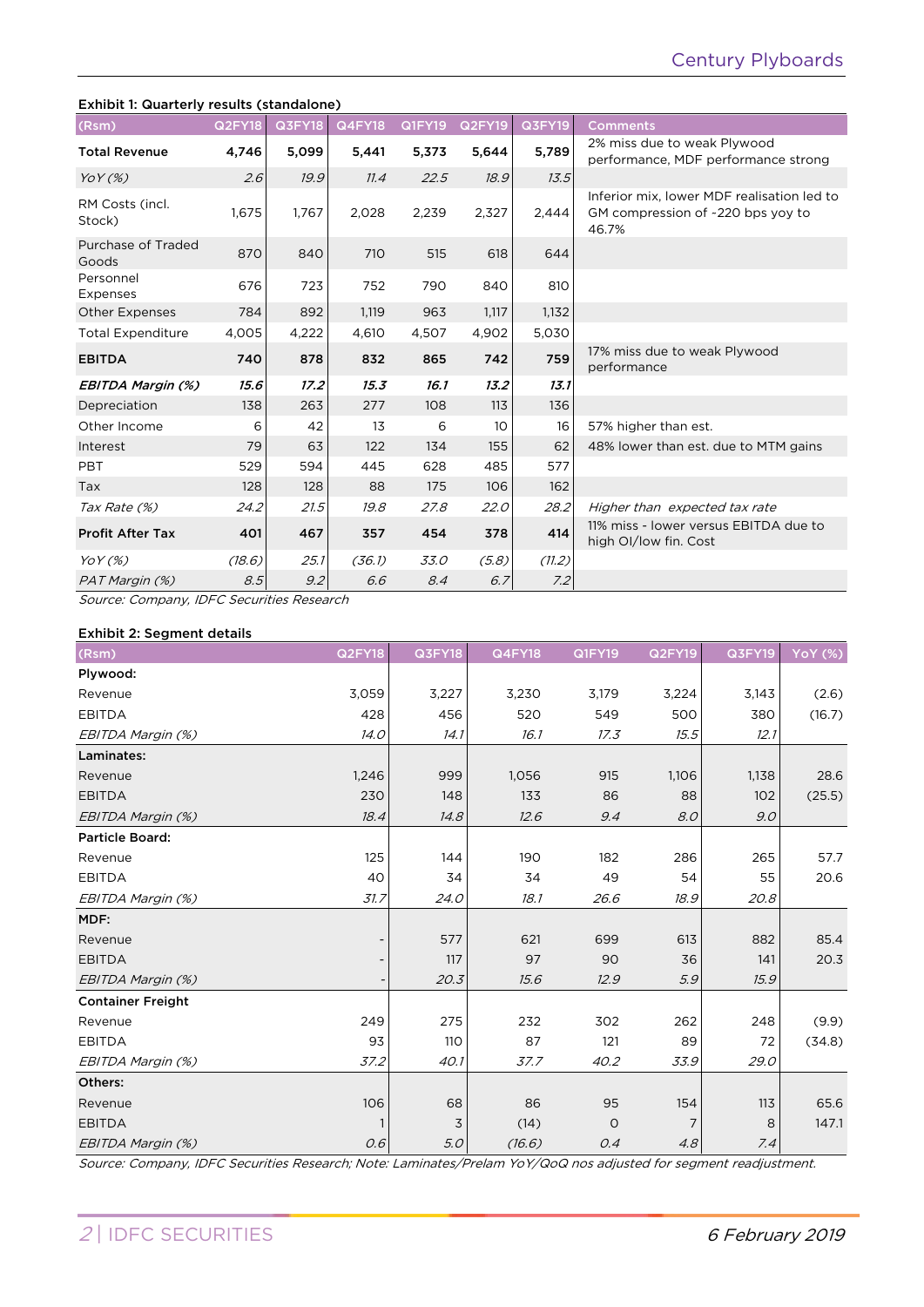## Exhibit 3: Plywood/Laminates - Operating Metrics

|                                   | <b>Operating</b> From 199 |           |               |               |               |               |                |
|-----------------------------------|---------------------------|-----------|---------------|---------------|---------------|---------------|----------------|
| <b>Particulars</b>                | Q2FY18                    | Q3FY18    | <b>Q4FY18</b> | <b>Q1FY19</b> | <b>Q2FY19</b> | <b>Q3FY19</b> | <b>YoY (%)</b> |
| Plywood Volume (cbm):             | 61,858                    | 62,366    | 66,712        | 63,734        | 64,337        | 62,217        | (0.2)          |
| - Plywood                         | 50,024                    | 49,859    | 56,488        | 56,055        | 56,466        | 53,385        | 7.1            |
| - Deco Ply                        | 2,939                     | 1,502     | 2,422         | 2,509         | 2,690         | 2,720         | 81.1           |
| - Commercial Veneer               | 8,895                     | 11,005    | 7,802         | 5,170         | 5,181         | 6,112         | (44.5)         |
|                                   |                           |           |               |               |               |               |                |
| Plywood Realisation (Rs/cbm):     | 49,230                    | 51,381    | 48,141        | 49,627        | 49,963        | 50,327        | (2.1)          |
| - Plywood                         | 46,070                    | 50,011    | 45,319        | 46,563        | 47,064        | 46,792        | (6.4)          |
| - Deco Ply                        | 127,084                   | 177,297   | 129,604       | 139,020       | 141,970       | 148,603       | (16.2)         |
| - Commercial Veneer               | 41,282                    | 40,400    | 43,284        | 39,458        | 33,797        | 37,467        | (7.3)          |
|                                   |                           |           |               |               |               |               |                |
| Laminates Volume (sheets):        | 1,548,556                 | 1,338,999 | 1,496,788     | 1,318,930     | 1,491,204     | 1,469,058     | 9.7            |
| - Domestic                        | 1,544,859                 | 1,334,656 | 1,492,657     | 1,314,619     | 1,486,638     | 1,463,382     | 9.6            |
| - Exteria                         | 3,697                     | 4,343     | 4,131         | 4,311         | 4,566         | 5,676         | 30.7           |
|                                   |                           |           |               |               |               |               |                |
| Laminates Realisation (Rs/sheet): | 699.9                     | 649.4     | 701.0         | 685.0         | 732.3         | 762.2         | 17.4           |
| - Domestic                        | 688.4                     | 632.4     | 687.1         | 668.6         | 716.9         | 742.5         | 17.4           |
| - Exteria                         | 5,518.0                   | 5,871.5   | 5,737.1       | 5,706.3       | 5,760.0       | 5,849.2       | (0.4)          |

Source: Company, IDFC Securities Research

#### Exhibit 4: Particle Board/MDF - Operating Metrics

| <b>Particulars</b>     | <b>Q2FY18</b>            | <b>Q3FY18</b> | <b>Q4FY18</b> | <b>Q1FY19</b> | <b>Q2FY19</b> | <b>Q3FY19</b> | <b>YoY</b> (%) |
|------------------------|--------------------------|---------------|---------------|---------------|---------------|---------------|----------------|
|                        |                          |               |               |               |               |               |                |
| PB:                    |                          |               |               |               |               |               |                |
| - Volume (cbm)         | 13,893                   | 10,026        | 11,308        | 11,357        | 19,435        | 16,254        | 62.1           |
| - Realisation (Rs/cbm) | 15,152                   | 16,746        | 16,785        | 16,052        | 14,736        | 16,291        | (2.7)          |
|                        |                          |               |               |               |               |               |                |
| MDF:                   |                          |               |               |               |               |               |                |
| - Volume (cbm)         | $\overline{\phantom{0}}$ | 20,639        | 27,250        | 29,659        | 27,037        | 40,138        | 94.5           |
| - Realisation (Rs/cbm) | $\overline{\phantom{a}}$ | 23,276        | 23,765        | 23,544        | 22,617        | 21,964        | (5.6)          |
|                        |                          |               |               |               |               |               |                |

Source: Company, IDFC Securities Research

## **Conference Call Highlights**

- Premium plywood growth to slow down; focus would be on mid-market segment: Given that the industry as a whole on the premium segment would slow down in the future, CPBI is expecting ~5-7% yoy growth in that particular segment. It is however, getting more bullish on the mid-market segment (where it envisages growth of 20-25% per year in the near-term). In the near-term, the company would focus on volume-growth/market-share in this particular segment and thus would be flexible in terms of pricing and margins.
- MDF expansion plans being considered but no concrete decision yet: CPBI has received a license to set up a MDF and PB plant in the state of UP and has taken board approval for the same. Given the improved capacity utilization of its North India MDF plant (~80% utilization in Q3; 80%+ target for Q4), CPBI is actively considering plans to expand capacity at its existing North India MDF plant, and may decide to set up a new MDF plant in UP by the end of FY20E. Once finalized, CPBI plans to increase its north India MDF capacity by ~400 cbm/day with a capex budget of ~Rs1bn.
- Plywood/Laminate margins weak due to crude linked RM pressures: Due to the adverse movement of crude oil prices as well as INR depreciation over Q2 and part of Q3, CPBI has seen pressure on crude-linked raw materials into Q3 as well. This has been a key reason for margins coming under pressure for both segments. CPBI expects RM pressure to abate over Q4.
- MDF realisations to fall in Q4 as well, but hopeful of maintaining 14-15% segment EBITDA margin: MDF blended realisations have fallen ~3% qoq and ~6% yoy due to excess supply in the market. CPBI expects a further 2-3% qoq fall in realisations into Q4 as well. However, lower RM costs (especially on the glue front – new glue saving equipment installed) and lower electricity charges (dispute resolved with state electricity board) would help CPBI target an EBITDA margin of 14-15% in MDF in Q4 (Q3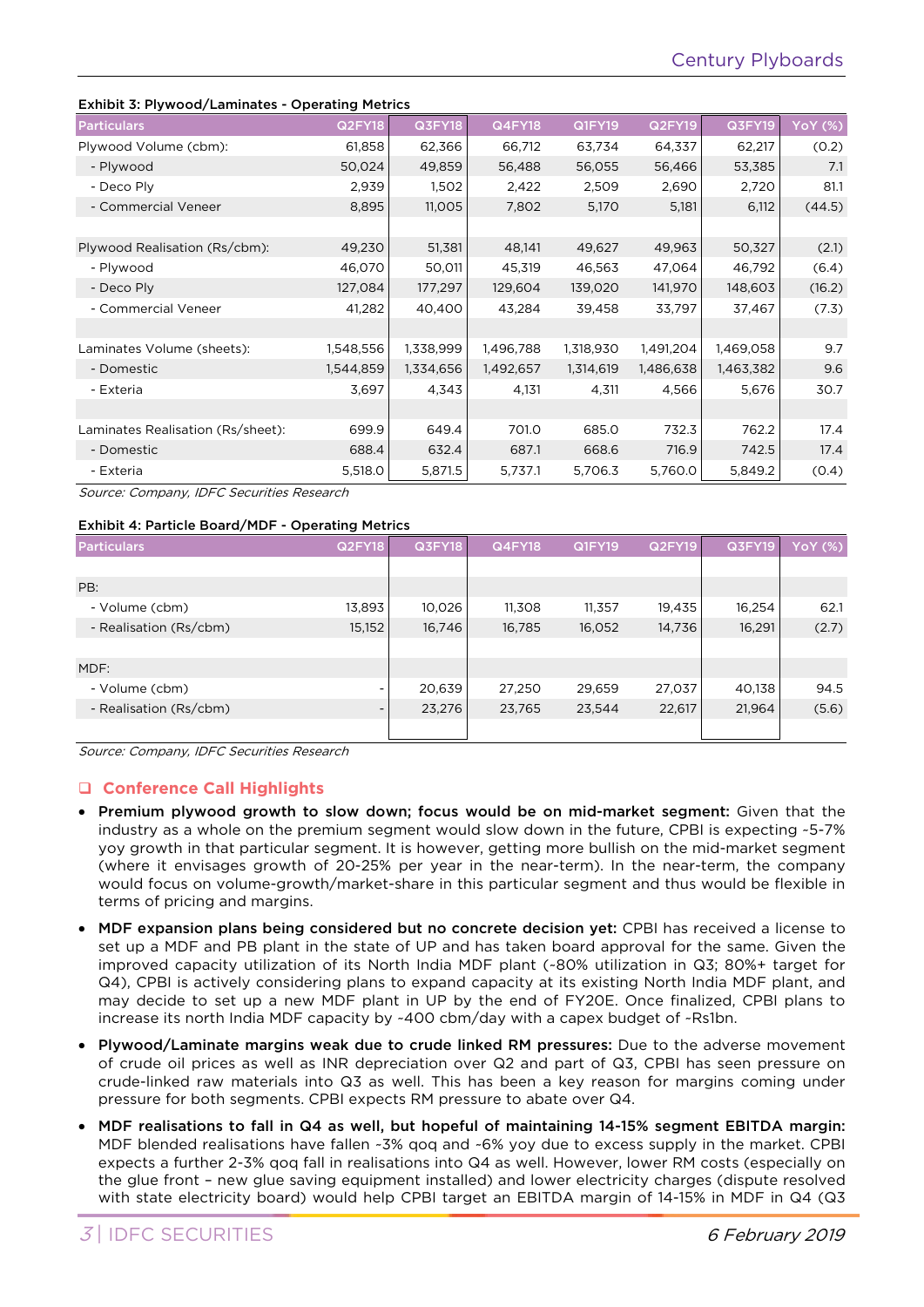margin at 15.9%).

- MTM gain of ~Rs40m in Q3: CPBI has booked a ~Rs40m gain in finance cost on account of MTM forex movements during the quarter. The company has reduced its forex loan exposure to ~Rs1.42bn (versus ~Rs2.1bn as of Q2) of which most is hedged (either naturally or through forward covers).
- Plans to set up a timber peeling unit in Gabon going ahead: CPBI is setting up a timber peeling unit in Gabon. This would not only improve RM security for the company, but the lower cost/higher yielding okume variety of timber in this geography would mean that CPBI's timber RM costs could fall by 5-10%.
- CFS performance weak: Increased restrictions of container traffic movement around Kolkata port (which diverted traffic to Haldia port where CPBI has no presence) and the presence of Allcargo Logistics starting operations here has hampered CPBI's performance in the CFS segment. Competition would be a key monitorable for the performance of this division in the future.

## Exhibit 5: Change in Estimates

|                   |                 | FY19E          |          |                 | FY20E          |          |
|-------------------|-----------------|----------------|----------|-----------------|----------------|----------|
| (Rsm)             | <b>Previous</b> | <b>Revised</b> | % Change | <b>Previous</b> | <b>Revised</b> | % Change |
| Revenue           | 22,919          | 22,902         | O.1      | 26,526          | 26,502         | O.1      |
| <b>EBITDA</b>     | 3,497           | 3.461          | (0.8)    | 4,420           | 4,134          | (6.3)    |
| EBITDA Margin (%) | 15.3            | 15.1           |          | 16.7            | 15.6           |          |
| <b>PAT</b>        | 1.872           | <b>.844</b>    | (1.1)    | 2,409           | 2.198          | (8.5)    |
| EPS (Rs)          | 8.4             | 8.3            | (1.1)    | 10.8            | 9.9            | (8.5)    |

Source: Company, IDFC Securities Research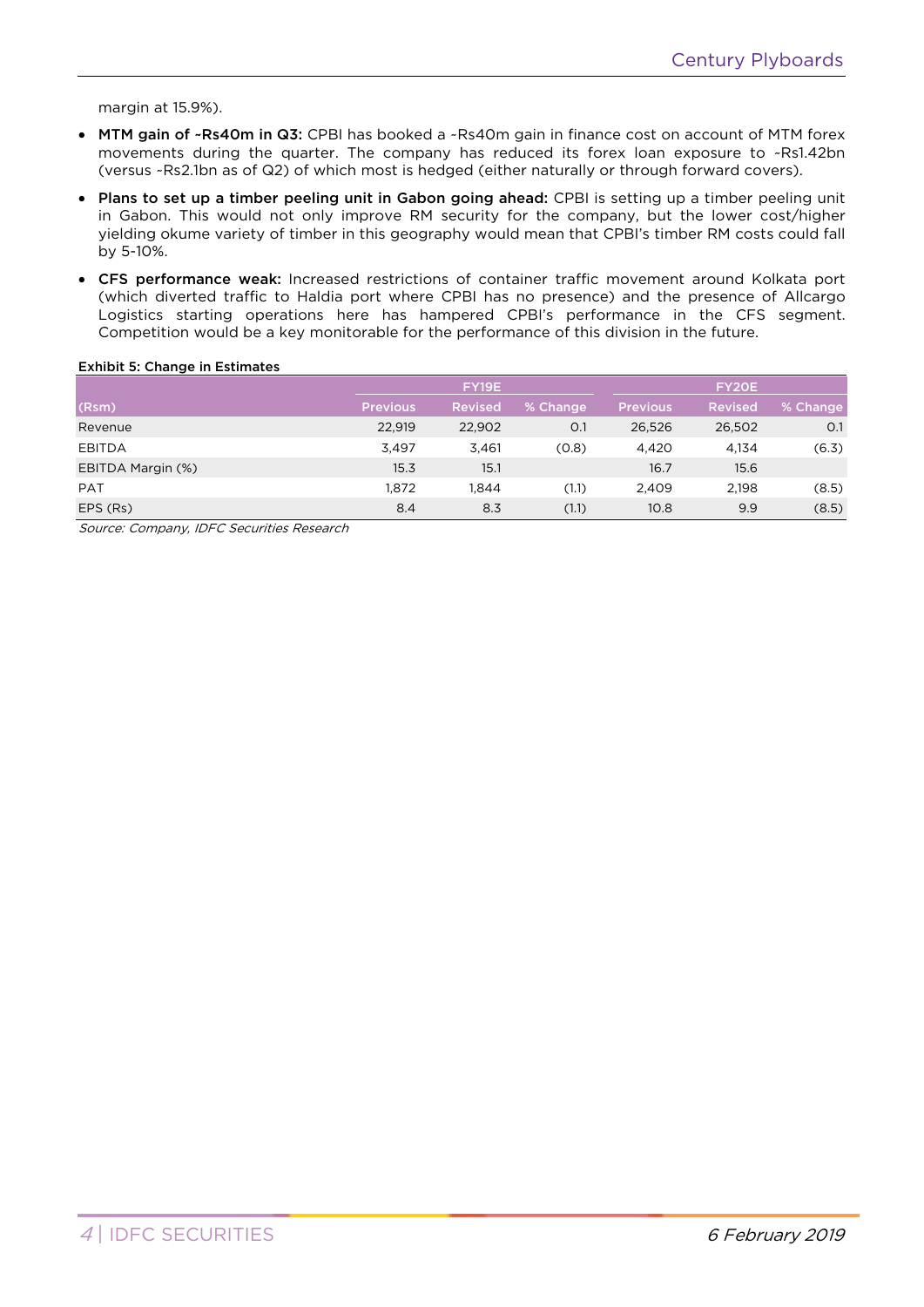# Century Plyboards

#### Income statement

| Year to 31 Mar (Rs<br>m) | <b>FY16</b> | <b>FY17</b> | <b>FY18</b> | FY19E  | FY20E    |
|--------------------------|-------------|-------------|-------------|--------|----------|
| Net sales                | 16,409      | 18,187      | 20,239      | 22.902 | 26,502   |
| % growth                 | 3.3         | 10.8        | 11.3        | 13.2   | 15.7     |
| Operating expenses       | 13,515      | 15,068      | 16,929      | 19,441 | 22,368   |
| <b>EBITDA</b>            | 2.895       | 3,120       | 3.311       | 3.461  | 4.134    |
| % change                 | 7.1         | 7.8         | 6.1         | 4.5    | 19.5     |
| Other income             | 60          | 226         | 79          | 47     | 52       |
| Net interest cost        | 479         | 302         | 358         | 516    | 560      |
| Depreciation             | 475         | 593         | 907         | 492    | 615      |
| Pre-tax profit           | 2,001       | 2,450       | 2,124       | 2,500  | 3,011    |
| Deferred tax             | Ω           | Ω           | Ω           | ∩      | $\Omega$ |
| Current tax              | 304         | 515         | 463         | 625    | 783      |
| Profit after tax         | 1,698       | 1,935       | 1,661       | 1.875  | 2,228    |
| Preference dividend      | Ω           | Ω           | Ω           | Ω      | ∩        |
| Minorities               | (8)         | (30)        | (31)        | (31)   | (31)     |
| Adjusted net profit      | 1.689       | 1.905       | 1.631       | 1.844  | 2,198    |
| Non-recurring items      | Ω           | Ω           | Ω           | 0      | $\Omega$ |
| Reported net profit      | 1,689       | 1.905       | 1,631       | 1.844  | 2,198    |
| % change                 | 13.4        | 12.7        | (14.4)      | 13.1   | 19.1     |

#### Key ratios Year to 31 Mar FY16 FY17 FY18 FY19E FY20E EBITDA margin (%) 17.6 17.2 16.4 15.1 15.6 EBIT margin (%) 14.7 13.9 11.9 13.0 13.3 PAT margin (%) 10.3 10.5 8.1 8.1 8.3 RoE (%) 35.1 30.1 20.4 19.4 19.5 RoCE (%) 24.6 21.3 17.1 18.4 19.1 Gearing (x) 0.8 0.7 0.6 0.7 0.6 Net debt/ EBITDA (x) 1.5 1.7 1.7 2.0 1.7 FCF yield (%) 4.5 (2.1) 1.4 (1.3) 2.1 Dividend yield (%) 1.2 0.0 0.6 0.6 0.6

#### Valuations

| .                     |             |             |             |              |              |
|-----------------------|-------------|-------------|-------------|--------------|--------------|
| Year to 31 Mar        | <b>FY16</b> | <b>FY17</b> | <b>FY18</b> | <b>FY19E</b> | <b>FY20E</b> |
| Reported EPS (Rs)     | 7.6         | 8.6         | 7.3         | 8.3          | 9.9          |
| Adj. EPS (Rs)         | 7.6         | 8.6         | 7.3         | 8.3          | 9.9          |
| PE(x)                 | 21.4        | 19.0        | 22.2        | 19.6         | 16.5         |
| Price/Book (x)        | 6.7         | 5.0         | 4.2         | 3.5          | 3.0          |
| $EV/$ Net sales $(x)$ | 2.5         | 2.3         | 2.1         | 1.9          | 1.6          |
| EV/EBITDA (x)         | 14.0        | 13.4        | 12.7        | 12.5         | 10.5         |
| EV/CE(x)              | 4.0         | 3.1         | 29          | 2.5          | 22           |

## PAT growth to revive from FY19E









As of Sep 18

|  | <b>Balance sheet</b> |
|--|----------------------|
|  |                      |

| As on 31 Mar (Rs<br>m)           | <b>FY16</b> | <b>FY17</b> | <b>FY18</b> | FY19E  | FY20E      |
|----------------------------------|-------------|-------------|-------------|--------|------------|
| Paid-up capital                  | 223         | 223         | 223         | 223    | 223        |
| Preference capital               | Ω           | $\bigcirc$  | Ω           | Ω      | Ω          |
| Reserves & surplus               | 5.066       | 6.927       | 8,293       | 9.870  | 11,801     |
| Shareholders'<br>equity          | 5,379       | 7,269       | 8,699       | 10,308 | 12,269     |
| Total current<br>liabilities     | 1,573       | 2,259       | 2,648       | 2,912  | 3,362      |
| <b>Total debt</b>                | 4,696       | 6,114       | 5,754       | 7.150  | 6,850      |
| Deferred tax<br>liabilities      | $\Omega$    | Ω           | Ω           | Ω      | $\bigcirc$ |
| Other non-current<br>liabilities | 105         | 207         | 153         | 165    | 178        |
| <b>Total liabilities</b>         | 6,373       | 8,580       | 8,555       | 10,226 | 10,390     |
| Total equity &<br>liabilities    | 11,752      | 15.849      | 17.254      | 20.534 | 22.659     |
| Net fixed assets                 | 3.524       | 6,050       | 7,754       | 10,026 | 11,111     |
| Investments                      | 63          | 61          | 61          | 61     | 61         |
| Cash                             | 389         | 672         | 211         | 343    | (33)       |
| Other current assets             | 6,801       | 8,133       | 8,370       | 9,246  | 10,661     |
| Deferred tax assets              | 660         | 689         | 690         | 690    | 690        |
| Other non-current<br>assets      | 316         | 244         | 168         | 168    | 168        |
| Net working capital              | 5,617       | 6.547       | 5.934       | 6.677  | 7,266      |
| Total assets                     | 11.752      | 15.849      | 17.254      | 20,534 | 22,659     |

#### Cash flow

| <b>00911 11077</b>         |                |                |             |          |           |
|----------------------------|----------------|----------------|-------------|----------|-----------|
| Year to 31 Mar (Rs<br>m)   | <b>FY16</b>    | <b>FY17</b>    | <b>FY18</b> | FY19E    | FY20E     |
| Pre-tax profit             | 2,001          | 2,450          | 2,124       | 2,500    | 3,011     |
| Depreciation               | 475            | 593            | 907         | 492      | 615       |
| Chg in Working<br>capital  | 336            | (574)          | 228         | (612)    | (965)     |
| Total tax paid             | (304)          | (515)          | (463)       | (625)    | (783)     |
| Net Interest               | 479            | 302            | 358         | 516      | 560       |
| Others                     | (4)            | 6              | 12          | $\Omega$ | $\Omega$  |
| Operating cash<br>flow     | 2,982          | 2.359          | 3,100       | 2 2 8 3  | 2.452     |
| Capital expenditure        | (1, 351)       | (3, 119)       | (2,610)     | (2,764)  | (1,700)   |
| Free cash flow<br>(a+b)    | 1.631          | (761)          | 490         | (481)    | 752       |
| Chg in investments         | $\overline{4}$ | $\mathfrak{D}$ | ∩           | Ω        | $\bigcap$ |
| Debt raised/(repaid)       | (440)          | 1,418          | (360)       | 1,396    | (300)     |
| Net interest               | (479)          | (302)          | (358)       | (516)    | (560)     |
| Capital<br>raised/(repaid) | Ω              | Ω              | Ω           | (189)    | $\Omega$  |
| Dividend (incl. tax)       | (445)          | $\bigcirc$     | (222)       | (223)    | (223)     |
| Other items                | (284)          | (73)           | (44)        | 145      | (45)      |
| Net chg in cash            | 14             | 284            | (461)       | 132      | (376)     |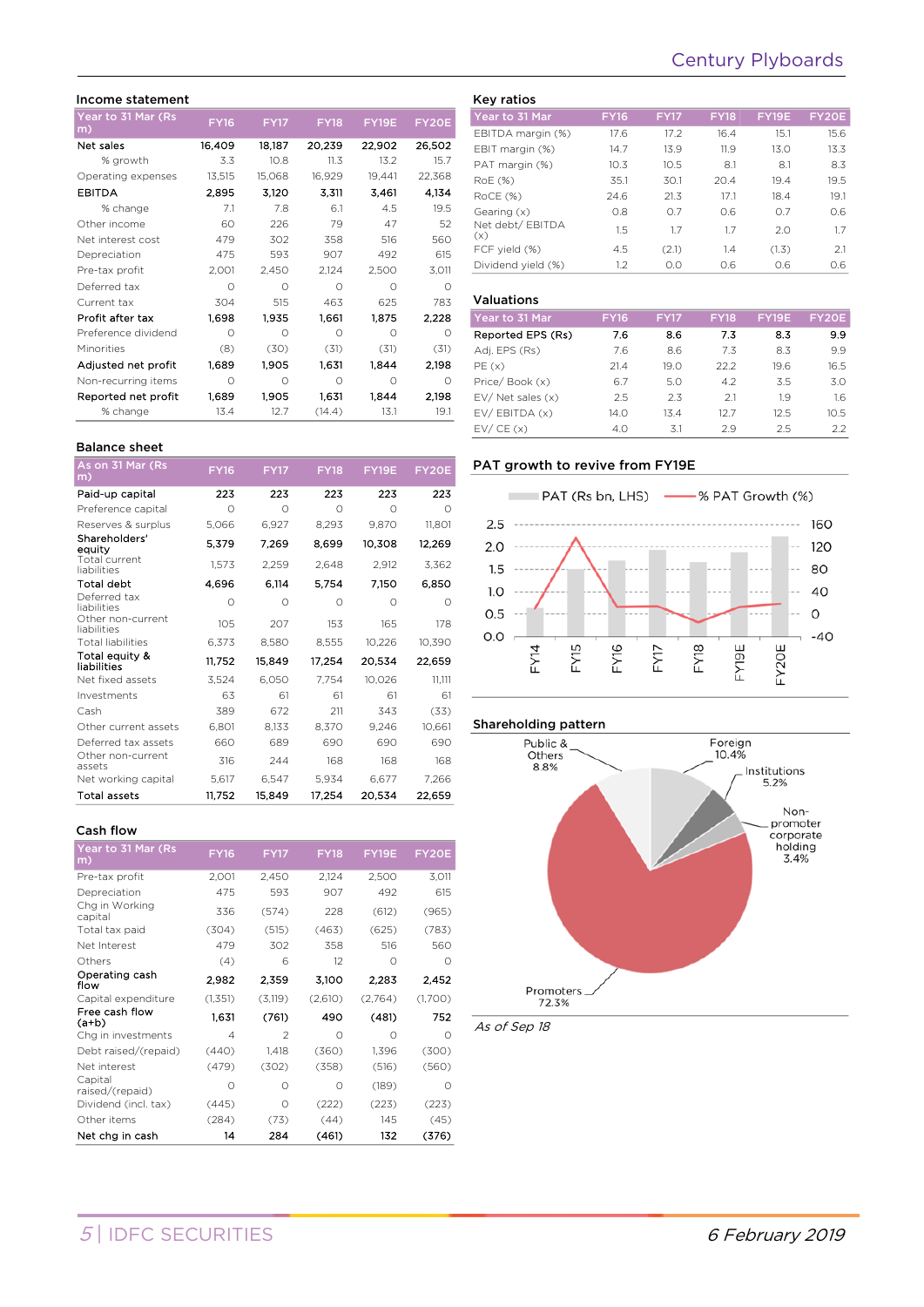## Disclaimer

This document has been prepared by IDFC Securities Ltd (IDFC SEC). IDFC SEC is a full-service, integrated investment banking, and institutional broking group. There are no material disciplinary actions taken against IDFC SEC.

This document does not constitute an offer or solicitation for the purchase or sale of any financial instrument or as an official confirmation of any transaction.

The information contained herein is from publicly available data or other sources believed to be reliable. While we would endeavour to update the information herein on reasonable basis, the opinions and information in this report are subject to change without notice and IDFC SEC, its subsidiaries<br>and associated companies, their directors and employees ("IDFC SEC and express or implied that information contained herein is accurate or complete and it should not be relied upon as such.

The information contained in this document has no regard to the specific investment objectives, financial situation or particular needs of any specific recipient. This document is prepared for assistance only and is not intended to be and must not alone be taken as the basis for an investment decision.<br>The investment discussed or views expressed in the document may not be merits and risks involved) and investment decisions based upon their own financial objectives and financial resources. Investors assume the entire risk of any use made of the information contained in the document. Investments in general involve some degree of risk, including the risk of capital loss. Past performance is not necessarily a guide to future performance and an investor may not get back the amount originally invested.

Foreign currency-denominated securities are subject to fluctuations in exchange rates that could have an adverse effect on the value or the price of, or income derived from, the investment. In addition, investors in securities, the values of which are influenced by foreign currencies, effectively assume currency risk.

Associates of IDFC SEC may have issued other reports that are inconsistent with and reach different conclusions from, the information presented in this report.

This report is not directed or intended for distribution to, or use by, any person or entity who is a citizen or resident of or located in any locality, state,<br>country or other jurisdiction, where such distribution, public SEC and its associates to any registration or licensing requirement within such jurisdiction. The securities described herein may or may not be eligible for<br>sale in all jurisdictions or to a certain category of investors. and to observe, such applicable restrictions.

Reports based on technical analysis centers on studying charts of a stock's price movement and trading volume, as opposed to focusing on a company's<br>fundamentals and, as such, may not match with a report on a company's fun

IDFC SEC and its associates, their directors, officers, and employees may from time to time have positions in, purchase or sell, or be materially interested<br>in any of the securities mentioned or related securities. IDFC SE other services for, any company mentioned herein. Without limiting any of the foregoing, in no event shall IDFC SEC, any of its associates or any third<br>party involved in, or related to, computing or compiling the informati analyst and do not necessarily reflect those of IDFC SEC and associates.

This document is subject to changes without prior notice and is intended only for the person or entity to which it is addressed and may contain confidential and/or privileged material and is not for any type of circulation. Any review, retransmission, or any other use is prohibited.

Though disseminated to all the customers simultaneously, not all customers may receive this report at the same time. IDFC SEC will not treat recipients as customers by virtue of their receiving this report.

The analyst certifies that all of the views expressed in this research report accurately reflect his/her personal views about any and all of the subject issuer(s) or securities. The analyst certifies that no part of his / her compensation was, is, or will be directly or indirectly related to the specific recommendation(s) and/or views expressed in this report.

#### Additional Disclosures of interest:

- 1. The Research Analyst(s), IDFC Sec, does not have any financial interest in the company(ies)/ entities covered in this report. The associate of Research<br>Analyst or his relative, might have financial interest (e.g. as inv conjunction with other disclosures herein.
- 2. The Research Analyst, IDFC SEC or relatives of the Research Analyst collectively do not hold more than 1% of the securities of the company (ies)<br>covered in this report as of the end of the month immediately preceding th
- 3. Associates of IDFC SEC are engaged in different businesses and may collectively hold more than 1% of the securities of the company (ies) covered in this report as of the end of the month immediately preceding the date or distribution of the research report.
- 4. The Research Analyst, his associate, his relative and IDFC SEC do not have any material conflict of interest at the time of publication of this research report.
- 5. IDFC SEC and its associates might have received compensation including for investment banking or merchant banking or brokerage services or banking services or for any other products or services from the company(ies) covered in this report, in the past twelve months. IDFC SEC and its<br>Research Analysts did not receive any compensation or other benefits from the
- 6. IDFC SEC or its associates might have managed or co-managed in the previous twelve months, a private or public offering of securities for the company (ies)/ entities covered in this report or might have been mandated by the company (ies)/ entities covered in this report for any other assignment in the previous twelve months.
- 7. The Research Analyst might have served as an Officer, Director or employee of the company (ies) covered in the Research report.

8. The Research Analyst and IDFC SEC has not been engaged in market making activity for the company(ies) covered in the Research report.

#### Explanation of Ratings:

| $-1$ , $-1$ , $-1$ , $-1$ , $-1$ , $-1$ , $-1$ , $-1$ , $-1$ , $-1$ , $-1$ , $-1$ |                                           |
|-----------------------------------------------------------------------------------|-------------------------------------------|
| 1. Outperformer                                                                   | More than 5% to Index                     |
| 2. Neutral                                                                        | Within 0-5% (upside or downside) to Index |
| 3. Underperformer                                                                 | Less than 5% to Index                     |
|                                                                                   |                                           |

#### Copyright in this document vests exclusively with IDFC Securities Ltd.

|                                                                                                                                              | SEBI Registration Nos. of IDFC Securities Limited |  |
|----------------------------------------------------------------------------------------------------------------------------------------------|---------------------------------------------------|--|
| <b>Research Analyst</b>                                                                                                                      | <b>INH 000000 131</b>                             |  |
| <b>Stock Broker</b><br><b>NSE Capital Markets</b><br>NSE Futures & Options<br><b>BSE Capital Markets</b><br><b>BSE Futures &amp; Options</b> | INZ000207137                                      |  |
| <b>Merchant Banker</b>                                                                                                                       | <b>INMO00011336</b>                               |  |

#### US Disclaimer:

This report is distributed in the US, by IDFC Securities (Parent of IDFC Capital (USA) Inc.) only to major U.S institutional investors (as defined in Rule 15a-6 under the U.S Securities Exchange Act of 1934 (the "Exchange Act")) pursuant to the exemption (a)(2) of the Rule and any transaction effected<br>by a U.S customer in the securities described in this report must be effec

Neither the report nor any analyst who prepared or approved the report is subject to U.S legal requirements or Financial Industry Regulatory Authority, Inc. ("FINRA") or other regulatory requirements pertaining to research reports or research analysts.

This communication is produced by an analyst/strategist of IDFC Securities Ltd.

This material was produced by IDFC Securities solely for information purposes and for the use of the recipient, It is not to be reproduced under any circumstances and is not be copied or made available to any person other that the recipient, it is distributed in the United States of America by IDFC<br>Securities under 15a-6(a)(2). And elsewhere in the world by IDFC Securi